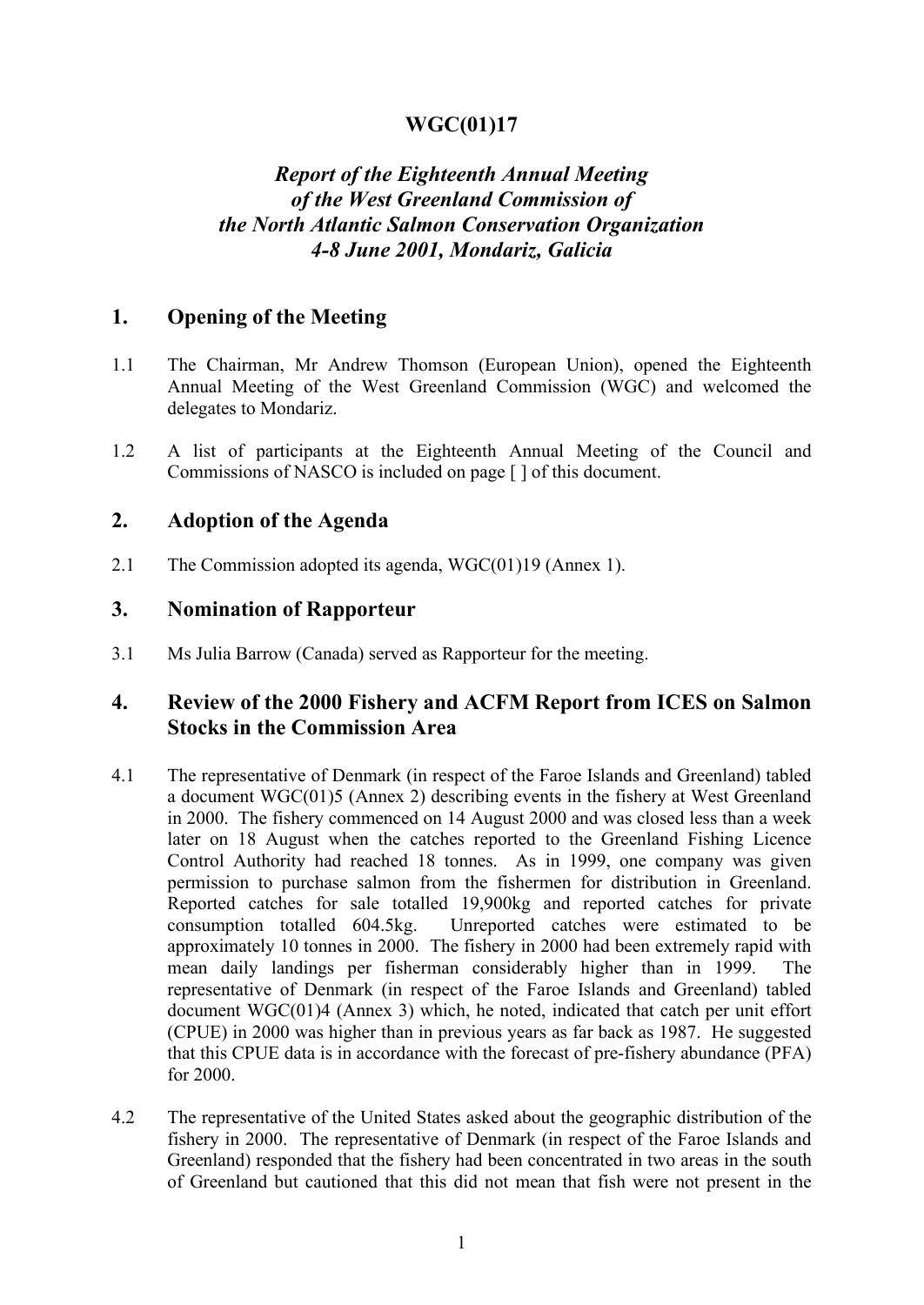other areas, rather that the fishery had not commenced in these areas before the fishery was closed.

- 4.3 The representative of the European Union noted that in the period 1987-92 when the CPUE indicated in WGC(01)4 was low, the abundance reported by ICES was actually higher than the 2000 PFA estimate, suggesting that CPUE was not a good indicator of abundance at West Greenland in 2000.
- 4.4 The representative of ICES commented that, to be more meaningful, the CPUE data shown in WGC(01)4 could have been divided into European and North American components and noted that the trend in overall CPUE was driven by the CPUE in just one area (NAFO 1F) at Greenland. He also suggested that it would be unwise to place too much reliance on a brief burst in the fishery which may not be a good indicator of the size of the stock.
- 4.5 The representative of the United States stated that the difficulty in interpreting the graphs in document  $WGC(01)4$  is that in the years prior to 2000, the CPUE was averaged over the full period of the fishery so that a high CPUE early in the fishery might be balanced by a lower CPUE later in the season. This would not have happened with the short season in 2000. However, in general the average CPUE roughly tracks the estimates of PFA.
- 4.6 The representative of Denmark (in respect of the Faroe Islands and Greenland) indicated that there had been no intention of having a detailed discussion of the information in document WGC(01)4. His delegation was happy for the Working Group to make use of the information as it felt appropriate. He introduced document WGC(01)6 (Annex 4) which updated information on catches of multi-sea-winter (MSW) salmon tabled in 2000 and which took account of the helpful comments received from the Parties. Information on catches in Greenland, Canada, the European Union and the United States, with and without the inclusion of unreported catches, is included in this document. This shows that in spite of restrictions introduced in Canada and the European Union, more MSW salmon were caught in 2000 than in 1999. He concluded that this indicated an improvement in stocks.
- 4.7 The representative of Canada stated that the figures for Canada are not indicative of an increase in abundance and it was clear that catches had declined significantly. The estimates of unreported catches for 2000 are likely on the high side as they are essentially a roll-over of 1999 figures. Moreover, Canada has invested CAN\$1 million in order to reduce unreported catches. New management measures have been introduced in Labrador because of concern about stock status. These are detailed in paper NAC(01)7 which the Canadian delegation would be willing to make available to the Commission.
- 4.8 The representative of ICES presented an overview of the 2001 ICES advice. The ICES advice is contained in document CNL(01)11 and his slide presentation is contained in CNL(01)46. The ACFM Report from ICES, which contains the scientific advice relevant to all Commissions, is included on page [ ] of this document.
- 4.9 A discussion followed during which various clarifications were sought by all Parties from the ICES representative, especially on the factors contributing to the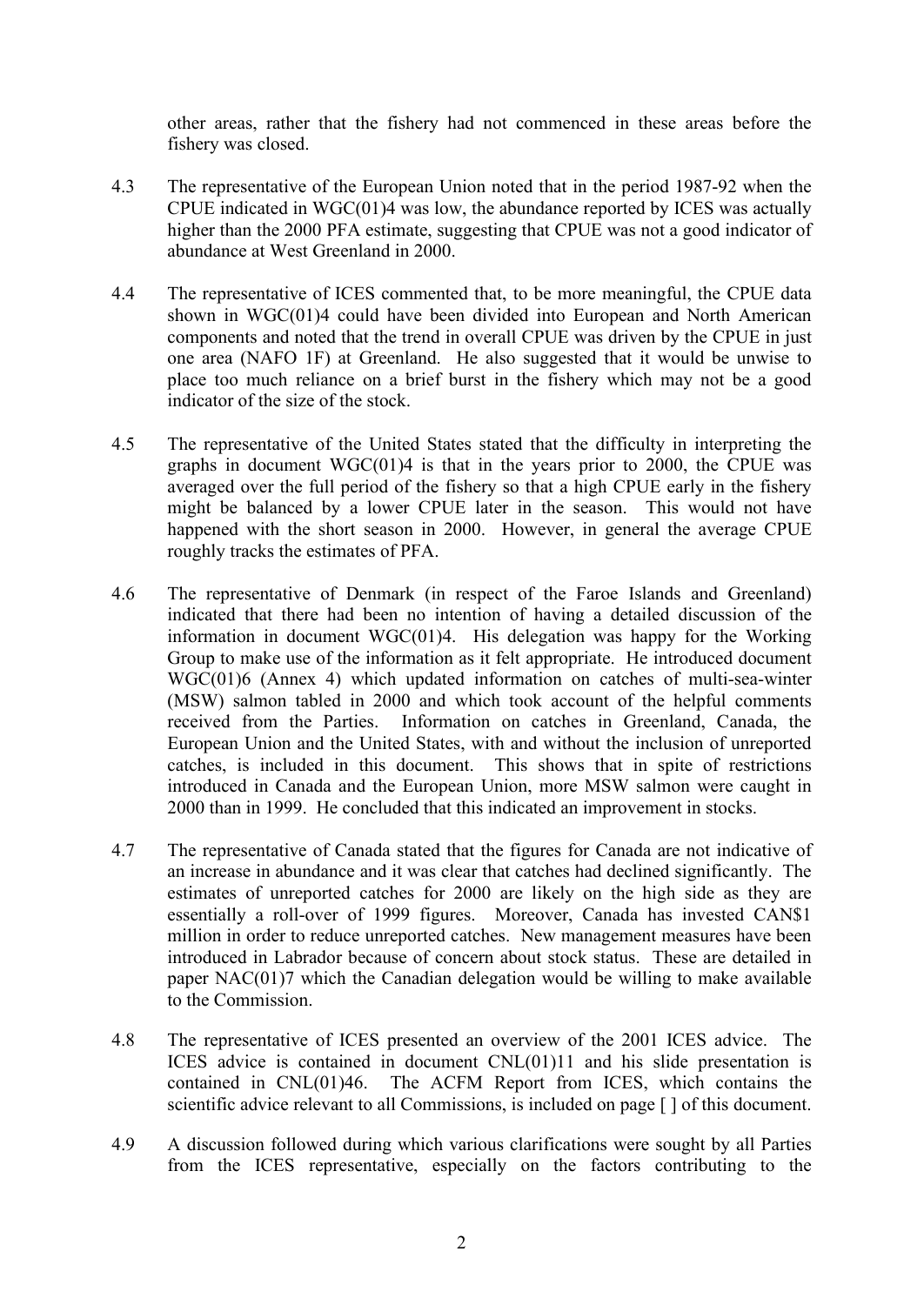uncertainties on which the forecast PFA is based. These factors include the lack of data from Labrador.

- 4.10 The representative of the United States commented that the distribution of PFA forecast estimates in Table 3.4.1.1 of the ACFM report shows a broader, flatter distribution than in previous years, especially with the lack of data for Labrador rivers. This means that abundance could be very low. At the 50% risk probability level, there is a 50% chance that the PFA is lower than the forecast and that there is a significant probability that the PFA could be less than 145,125 fish. In this case, any harvest would be risky.
- 4.11 The representative of ICES agreed that the wide distribution of PFA forecasts is due to a lack of information and that a small change in risk probability level leads to a large change in these forecasts.
- 4.12 The representative of Canada shared the view of the United States that there is a large risk in having any fishery. Recognizing that the lack of data from Labrador is creating some of the uncertainty, he announced that Canada is committed to monitoring two additional Labrador rivers for returns.
- 4.13 The representative of the European Union stated that it would be very risk-prone to use the 50% level of risk which, in reality, could result in the conservation limits not being met every second year. The European Union generally uses a 5% probability level and sometimes 10%. He asked ICES if there was any reason to believe that southern European stocks have improved since conservation measures were introduced in 1999.
- 4.14 The representative of ICES indicated that, generally, there has been little improvement in southern European rivers. Whilst there has been some improvement, there are a number of rivers which have not improved.
- 4.15 The representative of the United States pointed out that major abundance spikes in any model require closer attention. ICES advice indicates that lagged spawner estimates are responsible for the spike level increase.
- 4.16 The representative of ICES confirmed that the increase in the PFA estimates is sensitive to estimates of lagged spawners and there is uncertainty about these estimates. This element accounts for 80% of the model uncertainty and in Labrador the estimates of lagged spawners are increasingly uncertain.
- 4.17 The representative of the United States indicated that he was concerned about the lack of monitoring of Labrador stocks in recent years, on which the largest part of the projected increase is based. If stocks do not increase as projected, but are harvested as if they had increased, the impact will be even greater on other stocks, again creating a high risk situation. He asked if ICES can determine the abundance and distribution of fish in the West Greenland fishery.
- 4.18 The representative of ICES indicated that more DNA research is required in order to identify the different components in the West Greenland fishery.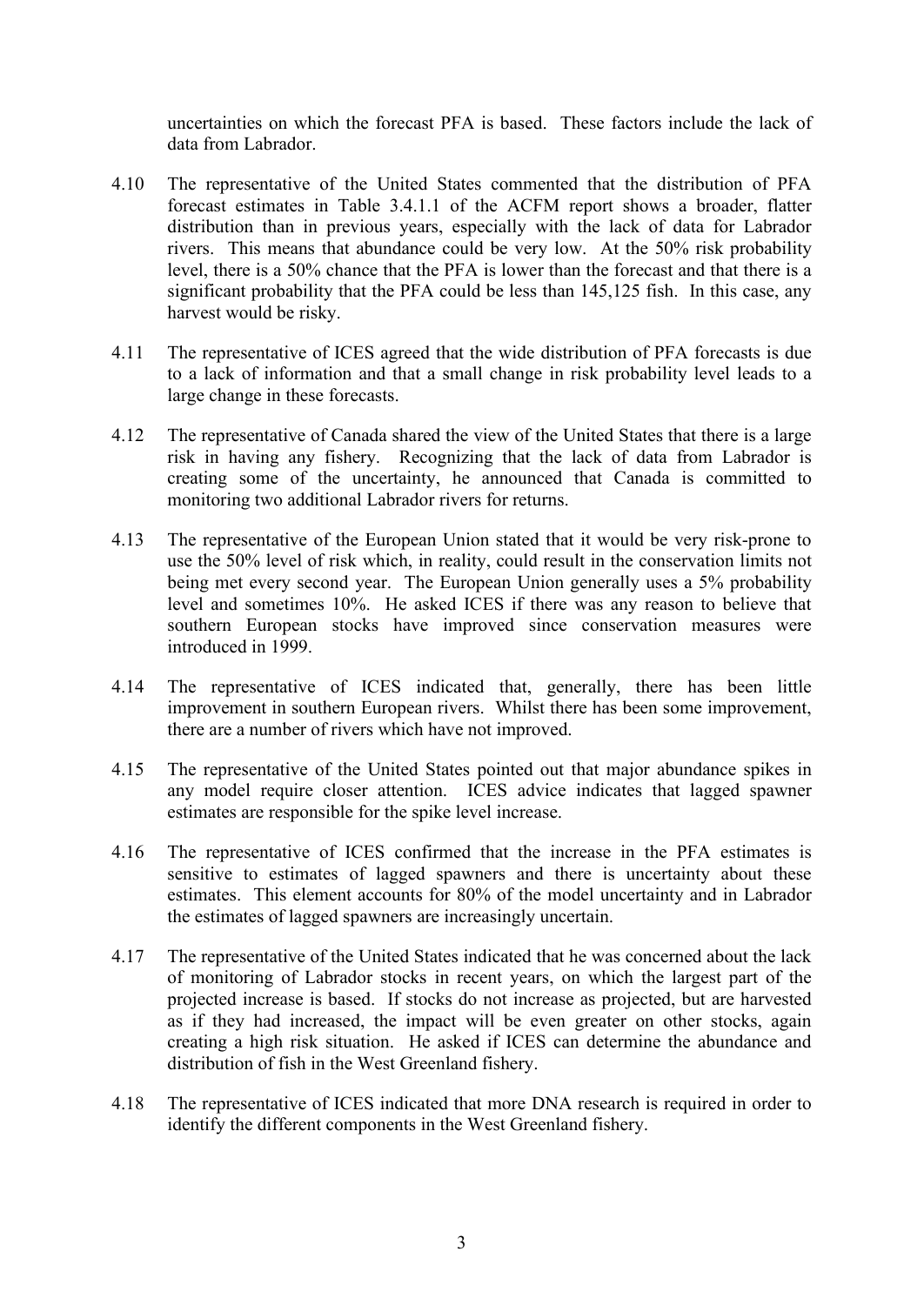- 4.19 The representative of the European Union asked for further clarification on the reasons for the increase in the European-origin fish at West Greenland in 2000, particularly since these stocks are below their spawning escapement reserve.
- 4.20 ICES responded that it was due to the concentration of the fishery in two regions, where southern European stocks were more concentrated.
- 4.21 In order to clarify issues and give better guidance to managers in considering the scientific advice, the Chairman tabled document WGC(01)7 (Annex 5), containing a number of questions and answers of direct relevance.

#### **5. Regulatory Measures**

- 5.1 The Chairman reminded the Commission of its endorsement in 2000 of the multi-year (1999-2000) regulatory measure to restrict the West Greenland catch to the amount for internal consumption, i.e. 20 tonnes, but that an agreement would be required for the 2001 fishery. Furthermore, a Resolution was passed last year which stated that unless a significant improvement is demonstrated in the condition of stocks available to the West Greenland fishery, the catch at West Greenland in 2001 would be restricted to the lowest possible level.
- 5.2 The representative of Denmark (in respect of the Faroe Islands and Greenland) briefly introduced the history of West Greenland quotas, stating Denmark's willingness to enter into an agreement on quota-setting based on a biological model, structured such that the quota could increase as well as decrease depending on the status of the resource. He also presented the 1993 Agreement (WGC(93)9) and an Addendum (WGC(97)10) from 1997, indicating Denmark's understanding that this is the basis for determining West Greenland quotas from 1998 onwards. Based on this agreement and using a 50% risk probability level, as set out in Annex 1 of the Addendum, he suggested an appropriate quota for West Greenland in 2001 of 200 tonnes. The representative of Denmark (in respect of the Faroe Islands and Greenland) noted that the figure resulting from the model would have been 317 tonnes if the same calculation methods had been applied as in 2000.
- 5.3 The representative of Canada indicated that this approach would be extremely risky, in the light of the ICES advice that any level of fishery could expose the stocks to severe overfishing. He further stated that the 1993 Agreement states that the quota would be based on the best possible scientific advice available from ICES, which for 2001 clearly recommends that there be no fishery. He indicated that in order to increase the certainty of the model outputs with improved data, Canada is committing resources to salmon science and management in southern Labrador through the monitoring of returns to two additional salmon rivers and in order to enforce rules on southern Labrador rivers, is working with First Nations to put into operation six new Aboriginal guardians.
- 5.4 The representative of the United States appreciated the history lesson from Greenland and referred to other agreements which are relevant, including the Precautionary Approach agreement, which should guide the Commission. He referred to the level of uncertainty in the model, which is driven by lagged spawners. ICES had advised that the stocks are outside safe biological limits, and he referred to the listing of wild salmon in the United States under the Endangered Species Act. With zero probability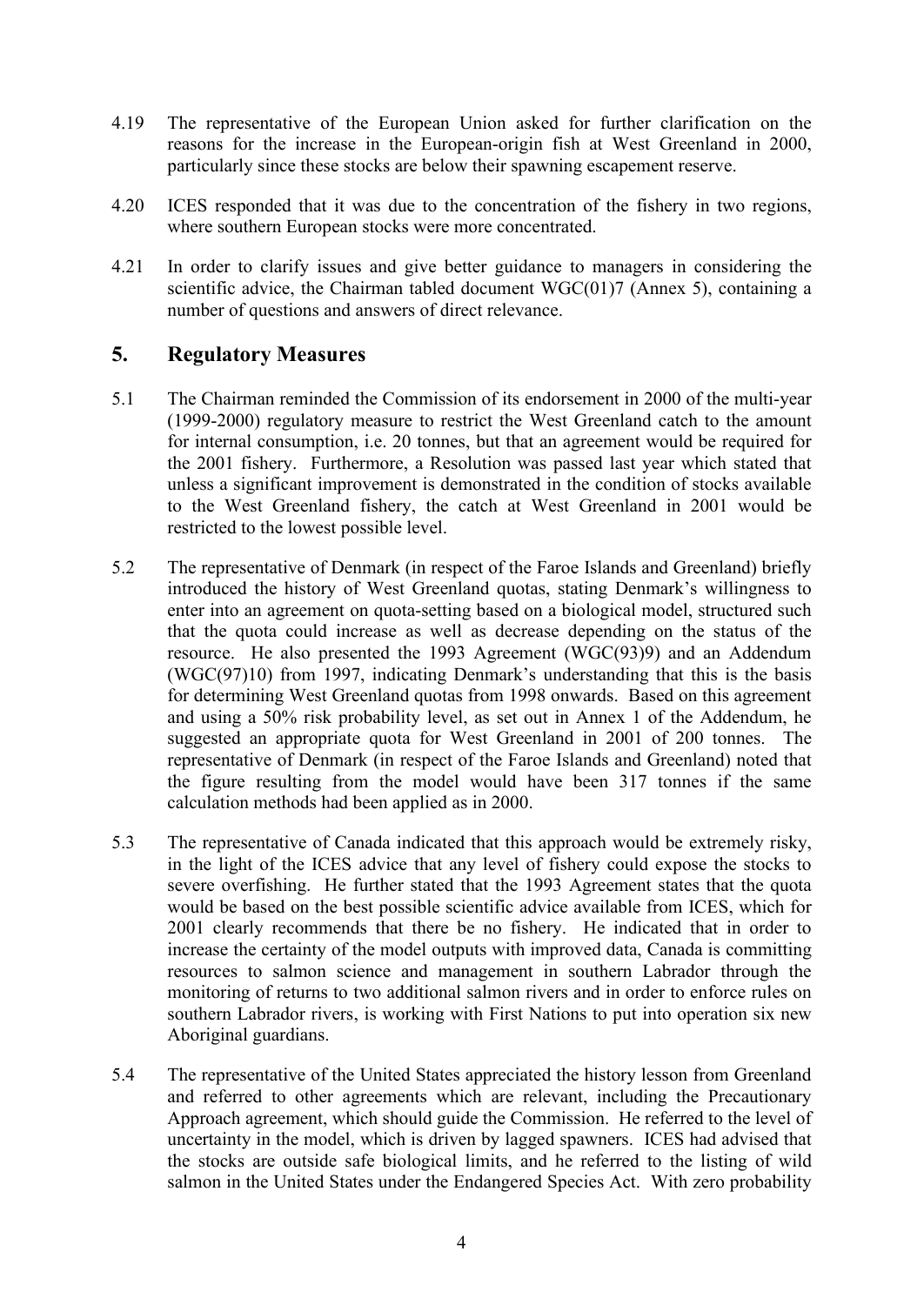of reaching conservation limits, the United States would be unable to accept a 200 tonne quota.

- 5.5 The representative of the European Union agreed with the comments from Canada and the United States. He suggested that, with reference to the Commission's Resolution of 2000, if the ICES advice is correct, a subsistence fishery would be appropriate for 2001. He was aware of the problems encountered by Greenland but queried whether the test in the Resolution had been met.
- 5.6 The representative of Denmark (in respect of the Faroe Islands and Greenland) reiterated the need for Parties to maintain agreements whether or not those agreements were favourable. They felt that they had adhered to the 1993 and 1997 agreements even when the stock situation was bad, and felt that they should now be able to benefit from improved abundance. Denmark (in respect of the Faroe Islands and Greenland) would prefer to work on the basis of these agreements and indicated that the ICES advice was irrelevant since it aimed to protect the weakest rivers. The West Greenland Commission had been established to find solutions to problems of mixed stock fishing.
- 5.7 Following much discussion, and work by scientists from each delegation to draft a document, the Chairman tabled document WGC(01)15 "Ad Hoc Management Programme for the 2001 Fishery at West Greenland".
- 5.8 The representative of the United States provided an overview of the document. It sets out a system of corroborating evidence of abundance using CPUE, which appears to be a reliable index of the abundance of the stocks. There will be three fishery openings, with the last two dependent on abundance indicated by information gathered during the previous opening. This strategy may allow higher harvest levels, if appropriate, based on observed abundance without dramatically increasing the risk to stocks. New data gathered will also be useful in assessing stocks in future years.
- 5.9 The representative of Denmark (in respect of the Faroe Islands and Greenland) indicated that the system would also only apply to fish landed for sale to factories, but that fish for personal use would be reported. He pointed out that there were still concerns that southern European stocks are below their conservation limits and urged the authorities there to take further action.
- 5.10 The representative of the European Union indicated that the management programme is a constructive development, which provides an opportunity to collect additional scientific data for further evaluation of the West Greenland fishery. He also commented that he hopes that the inability to incorporate data on southern European stocks into the regulatory process will be rectified in the near future.
- 5.11 The representative of Canada reminded the Commission that Canada has reduced mixed stock fisheries and is currently moving to fill the data gap in Labrador rivers. He welcomed this strategy as it may provide the data needed to develop fishing plans to minimise the exploitation of weaker stocks.
- 5.12 The representative of the United States, whilst unable to support any harvest of USorigin salmon, also welcomed this conservation-based harvest scheme as it bases harvest decisions on real fish and better data, and is consistent with the Precautionary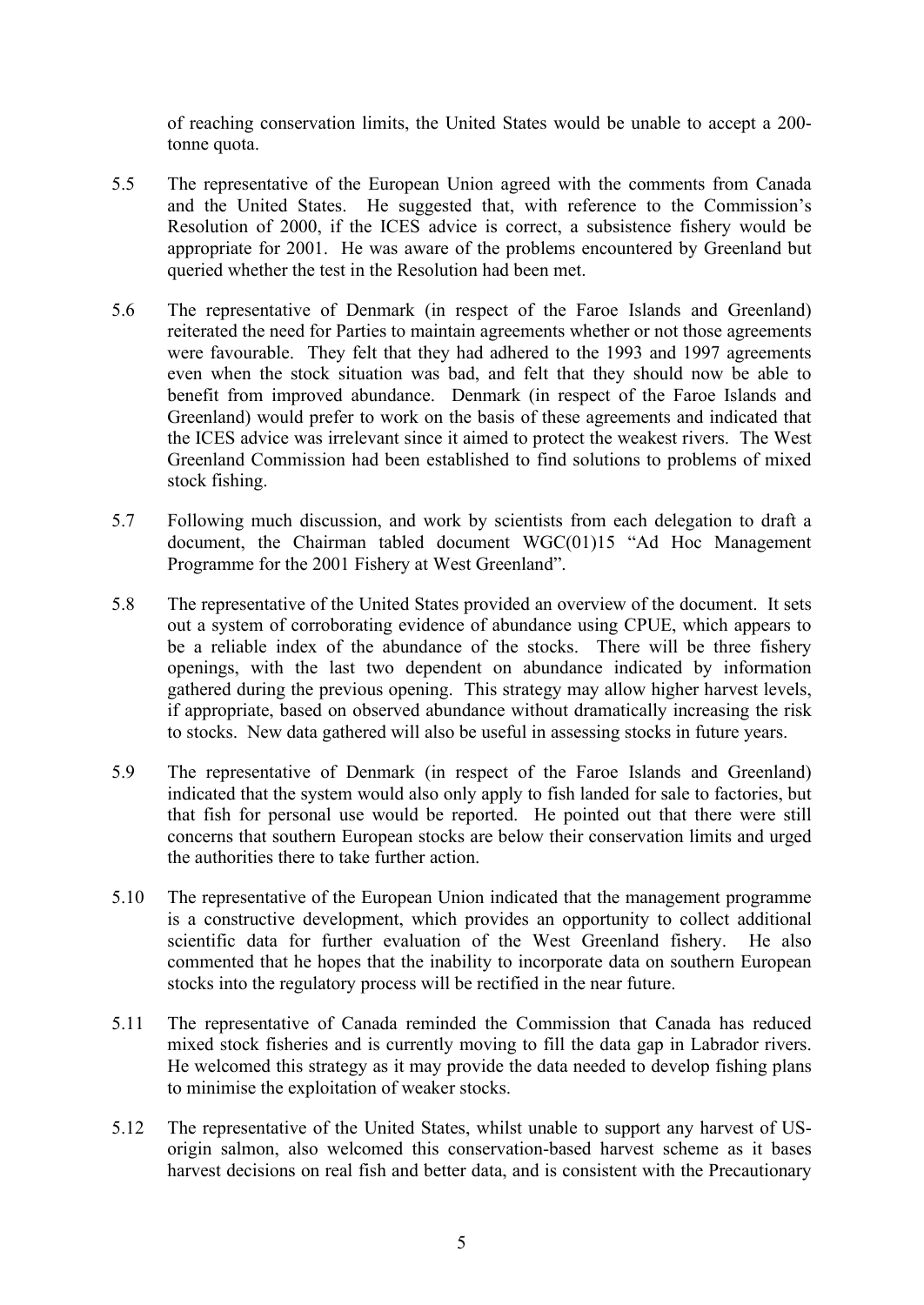Approach. Although he could not vote on this issue, he indicated his strong support for the proposed Programme.

5.13 With the very positive indications coming from all Parties, the Ad Hoc Management Programme, WGC(01)16 (Annex 6), was adopted by consensus.

### **6. Application of the Precautionary Approach Decision Structure to the West Greenland Commission**

- 6.1 The Chairman referred to the fact that at its last annual meeting the Council had provisionally adopted a decision structure for use in the management of single and mixed stock fisheries pending a detailed evaluation over the next two years. It had been agreed that the decision structure would be considered by NASCO´s Commissions at their meetings and that each Contracting Party should apply the decision structure on a selection of rivers with different stock status and management policies. There would be a report to the Standing Committee on the Precautionary Aproach (SCPA) in the spring of 2002 so that there could be a thorough evaluation of the decision structure.
- 6.2 The representative of the European Union tabled a document, WGC(01)11, containing initial comments on the decision structure. The decision structure had been applied to a number of salmon stocks/fisheries and the experience gained provided an opportunity for managers and scientists to evaluate the overall purpose of the decision structure, how it may best be used and whether the questions and layout could be improved. Further information will be supplied to the SCPA in spring 2002.
- 6.3 The representative of Canada tabled document WGC(01)10. The decision structure had been applied to five river systems in Canada. The usefulness of the decision structure will be reviewed during a post-season analysis involving departmental managers, scientists and stakeholders so that recommendations can be given to the SCPA in spring 2002.
- 6.4 The representative of the United States tabled document WGC(01)12 which detailed a trial application of the decision structure to examine if it would give the same results as the process that led to the listing of the Gulf of Maine distinct population segment under the Endangered Species Act. This trial application reached the same conclusion as the listing process.
- 6.5 The representative of Denmark (in respect of the Faroe Islands and Greenland) tabled document WGC(01)13, containing initial comments on the decision structure. Although it was more difficult to apply the decision structure in the case of Greenland, the results were found to be consistent with ICES advice.
- 6.6 The representative of the European Union made the following statement:

"The adoption of the Precautionary Approach requires, *inter alia*, that stocks be maintained above conservation limits, and NASCO has suggested that this might be achieved by means of management targets. This is not consistent with the approach used in recent years to set a quota for West Greenland. ICES has also advised that there appear to be some inconsistencies in the way that biological reference points are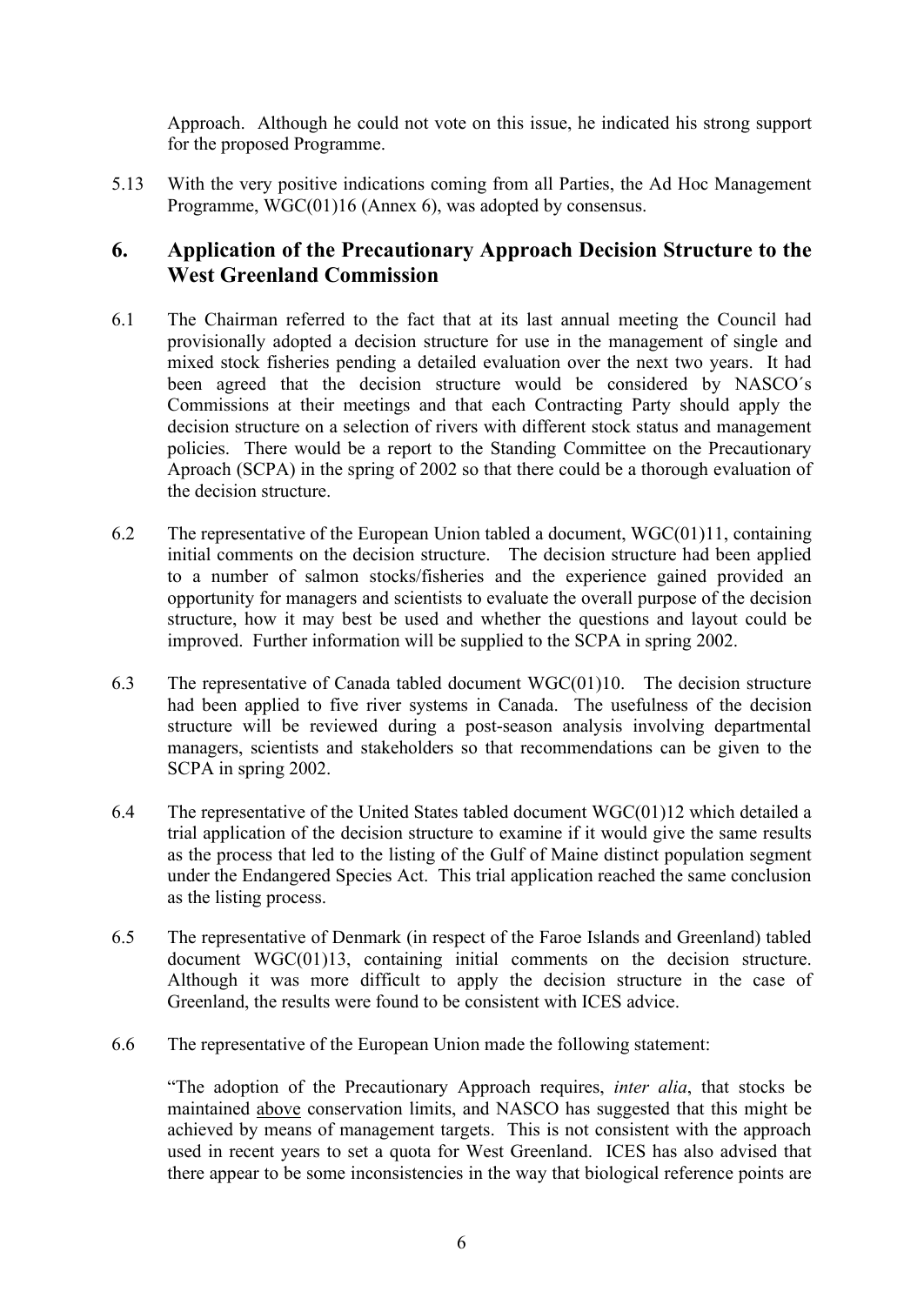applied to salmon. However, it is clearly the responsibility of NASCO managers to determine how this should be taken forward. We strongly believe that NASCO should be taking greater account of uncertainties in the scientific advice in determining management actions. We are aware, however, that ICES requires feedback from us before they can take the next step in developing their advice. For example, it is up to NASCO to decide which of the approaches (suggested by ICES) might be appropriate for taking account of uncertainty and what levels of risk should be adopted."

## **7. Sampling in the West Greenland Fishery**

- 7.1 The representative of the United States endorsed the commitments being made for increased sampling in the West Greenland fishery and stressed the need to have access to fish for sampling. He raised the issue of Greenland's health regulation requirements which necessitated the purchase of salmon by samplers in 2000.
- 7.2 The representative of Denmark (in respect of the Faroe Islands and Greenland) clarified that "purchase" occurs when one enters the building where the purchase will take place. The situation could be dealt with by having the sampling done before the fish are purchased.
- 7.3 The Chairman introduced document WGC(01)14, prepared by the scientists from all Commission Parties, which sets out an agreement on commitments made by the various Parties to the West Greenland fishery sampling programme for 2001. An explanation was given on their behalf by the US scientist. A number of drafting changes were made to take account of other developments in the Commission's business. This document, as amended, is contained in Annex 7.

## **8. Announcement of the Tag Return Incentive Scheme Prize**

8.1 The Chairman announced that the winner of the 2001 NASCO Tag Return Incentive Scheme Prize for the West Greenland Commission area was Mr Sigurd Motzfeldt of Qassimiut, South Greenland. The winning tag was of Canadian origin and was applied to a smolt which was released from the Yarmouth Fish Culture Station into the Tusket River, Nova Scotia in 1986. It was recaptured near Qassimiut in 1989/90. The winner will receive a prize of US\$1500. The Commission offered its congratulations to the winner.

## **9. Recommendations to the Council on the Request to ICES for Scientific Advice**

9.1 The Chairman of the Standing Scientific Committee referred the Commission to document SSC(01)3, particularly section 4 which pertains to the West Greenland Commission. The Commission agreed to recommend this to the Council as part of the annual request to ICES for scientific advice. The request to ICES as agreed by the Council,  $CNL(01)66$ , is included on page  $\lceil \cdot \rceil$  of the report.